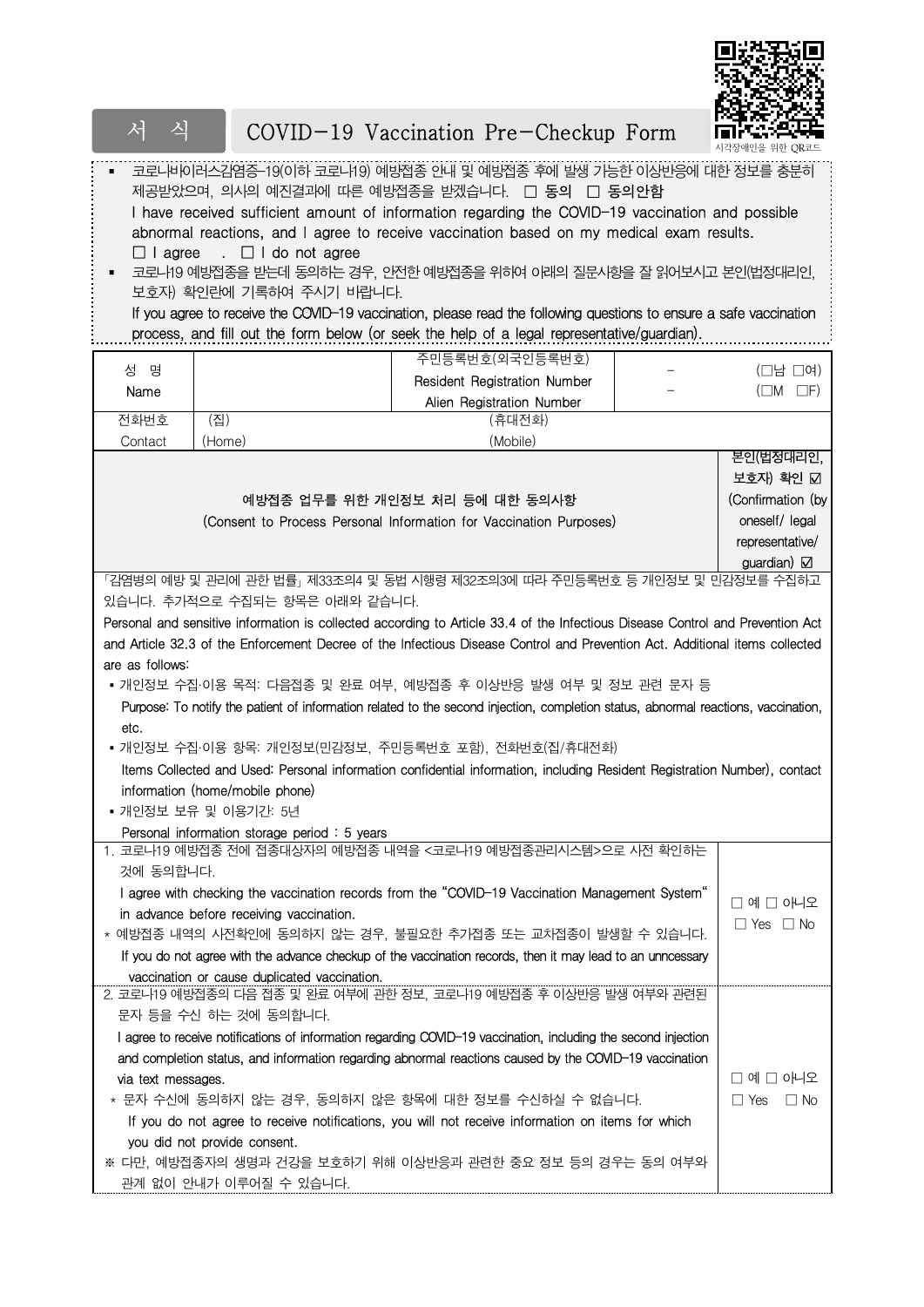| 본인(법정대리인,<br>보호자) 확인 ☑<br>Confirmation (by<br>oneself/ legal<br>representative/<br>guardian) $\boxtimes$<br>$\Box$ 예 $\Box$ 아니오<br>Yes No<br>□ 예 □ 아니오<br>Yes No<br>□ 예 □ 아니오<br>$\Box$ Yes $\Box$ No<br>$\square$ 예 $\square$ 아니오<br>$\Box$ Yes $\Box$ No<br>□ 예 □ 아니오<br>$\Box$ Yes $\Box$ No<br>□예□ 아니오<br>$\Box$ Yes $\Box$ No |
|------------------------------------------------------------------------------------------------------------------------------------------------------------------------------------------------------------------------------------------------------------------------------------------------------------------------------------|
|                                                                                                                                                                                                                                                                                                                                    |
|                                                                                                                                                                                                                                                                                                                                    |
|                                                                                                                                                                                                                                                                                                                                    |
|                                                                                                                                                                                                                                                                                                                                    |
|                                                                                                                                                                                                                                                                                                                                    |
|                                                                                                                                                                                                                                                                                                                                    |
|                                                                                                                                                                                                                                                                                                                                    |
|                                                                                                                                                                                                                                                                                                                                    |
|                                                                                                                                                                                                                                                                                                                                    |
|                                                                                                                                                                                                                                                                                                                                    |
|                                                                                                                                                                                                                                                                                                                                    |
|                                                                                                                                                                                                                                                                                                                                    |
|                                                                                                                                                                                                                                                                                                                                    |
|                                                                                                                                                                                                                                                                                                                                    |
|                                                                                                                                                                                                                                                                                                                                    |
|                                                                                                                                                                                                                                                                                                                                    |
|                                                                                                                                                                                                                                                                                                                                    |
|                                                                                                                                                                                                                                                                                                                                    |
|                                                                                                                                                                                                                                                                                                                                    |
|                                                                                                                                                                                                                                                                                                                                    |
|                                                                                                                                                                                                                                                                                                                                    |
|                                                                                                                                                                                                                                                                                                                                    |
|                                                                                                                                                                                                                                                                                                                                    |
|                                                                                                                                                                                                                                                                                                                                    |
|                                                                                                                                                                                                                                                                                                                                    |
|                                                                                                                                                                                                                                                                                                                                    |
|                                                                                                                                                                                                                                                                                                                                    |
| □ 예 □ 아니오                                                                                                                                                                                                                                                                                                                          |
| $\Box$ Yes $\Box$ No                                                                                                                                                                                                                                                                                                               |
|                                                                                                                                                                                                                                                                                                                                    |
|                                                                                                                                                                                                                                                                                                                                    |
| $\square$ 예 $\square$ 아니오                                                                                                                                                                                                                                                                                                          |
| $\Box$ Yes $\Box$ No                                                                                                                                                                                                                                                                                                               |
|                                                                                                                                                                                                                                                                                                                                    |
|                                                                                                                                                                                                                                                                                                                                    |
|                                                                                                                                                                                                                                                                                                                                    |
| □ 예 □ 아니오                                                                                                                                                                                                                                                                                                                          |
| Yes No                                                                                                                                                                                                                                                                                                                             |
|                                                                                                                                                                                                                                                                                                                                    |
|                                                                                                                                                                                                                                                                                                                                    |
| Relationship with the Patient:                                                                                                                                                                                                                                                                                                     |
|                                                                                                                                                                                                                                                                                                                                    |
| 확인 $\overline{\Omega}$                                                                                                                                                                                                                                                                                                             |
| Confirmation <b>☑</b>                                                                                                                                                                                                                                                                                                              |
|                                                                                                                                                                                                                                                                                                                                    |
| $\Box$                                                                                                                                                                                                                                                                                                                             |
|                                                                                                                                                                                                                                                                                                                                    |
| $\Box$                                                                                                                                                                                                                                                                                                                             |
| I explained that the patient must remain at the vaccination facility for 15-30 minutes after receiving the $\Box$                                                                                                                                                                                                                  |